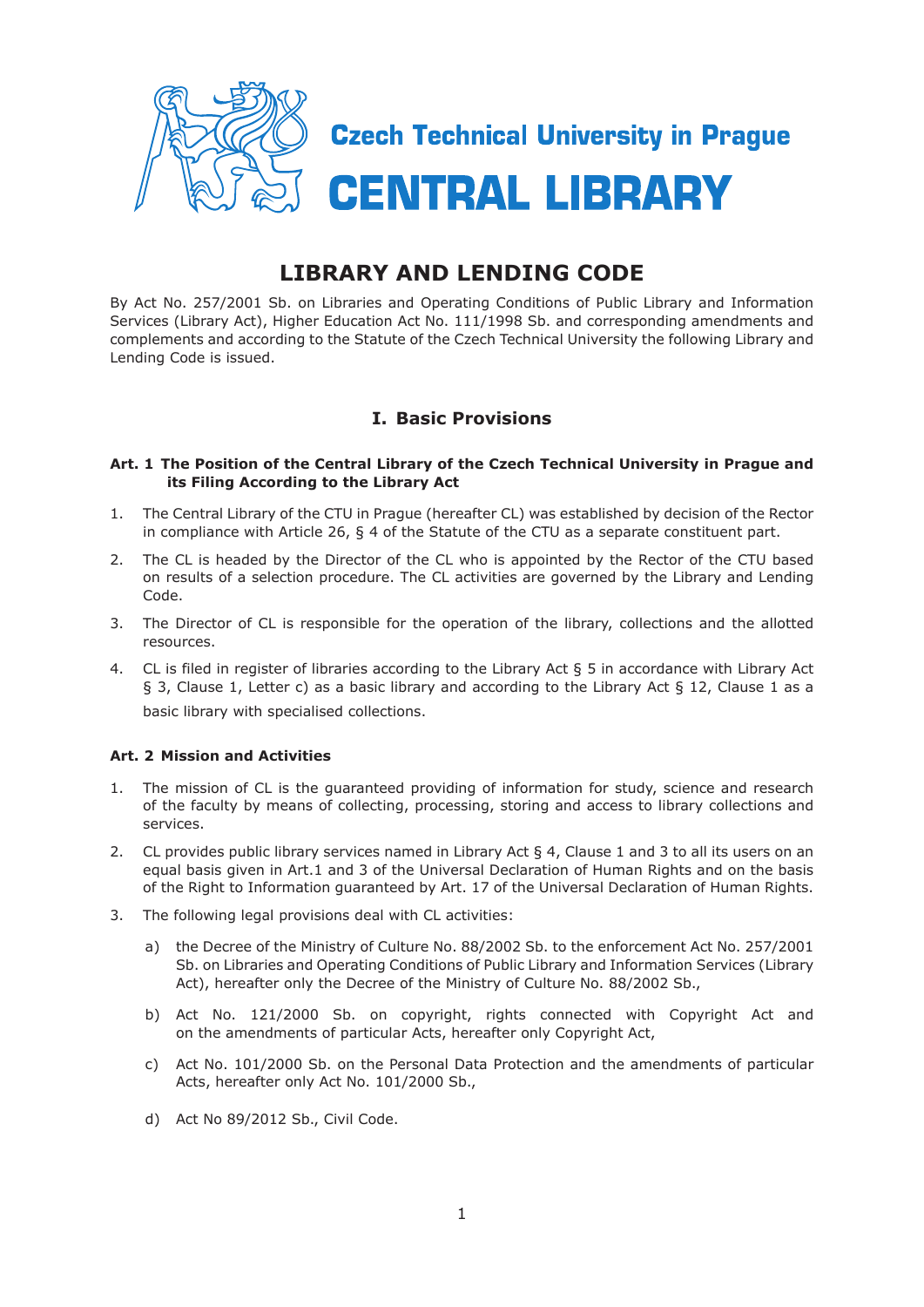# **II. The Library Collections**

#### **Art. 3 Structure of Collections**

- 1. CL creates specialised collections of information sources in paper and in electronic form according to an information profile that covers the needs of the education and research of the faculty. This profile is continually updated.
- 2. The library collections filed according to the Decree of the Ministry of Culture No. 88/2002 Sb., § 4 to § 6 are formed by printed texts, audio and audiovisual documents and digital documents.
- 3. The library collections are divided into:
	- a) the collection located in Dejvice Faculty of Civil Engineering and Faculty of Architecture Central Library (hereafter FSv and FA), Faculty of Mechanical Engineering Central Library (hereafter FS), Faculty of Electrical Engineering Central Library (hereafter FEL), Klokner Institute Library (hereafter KU), Masaryk Institute of Advanced Studies Library (hereafter MUVS) and Computing and Information Centre Library (hereafter VIC),
	- b) collections of local libraries (hereafter LL) Faculty of Nuclear Sciences and Physical Engineering Library (hereafter FJFI), Faculty of Transportation Sciences Library (hereafter FD), Faculty of Biomedical Engineering Library (hereafter FBMI),
	- c) collections of departmental libraries (hereafter DL) collections of departments and institues of faculties.
- 4. The library collections stored in LL are provided, processed and checked by CL staff. The operation of LL is governed by the CL Library and Lending Code.
- 5. The library collections stored in DL are provided, processed and checked by CL staff. The operation of DL is governed by the CL Library and Lending Code, guidelines for the administration of DL and regulations of CL staff.
- 6. The electronic collection comprises bibliographic and full-text databases and other electronically published documents, access to remote information sources of databse centres and to servers of publishers and freely accessible information sources.

# **Art. 4 Access to the Collections**

- 1. The library collections are accessible in the rooms of CL and loans outside CL are permitted for a limited time.
- 2. Collections of the following faculties and institutions FJFI, FD and FBMI are stored in LL of individual faculties. Authorized CL staff is responsible for protection and accessibility of these collections.
- 3. Specialised branches of the library collections can be stored at DL of the faculties. Accredited department staff members provide access to these collections for individual users. CL provides inter-library loans from DL collections.
- 4. Accredited department staff members are responsible for the protection and availability of DL collections.
- 5. The electronic collection is accessible through the internal network of the CTU and via Internet according to the licence agreements.

# **III. Users**

#### **Art. 5 Users' Basic Rights and Responsibilities**

- 1. The users have the right to use all collections and services of CL according to the corresponding user category.
- 2. The users are bound to get to know Library and Lending Code in force at the date of signing of the User's Declaration.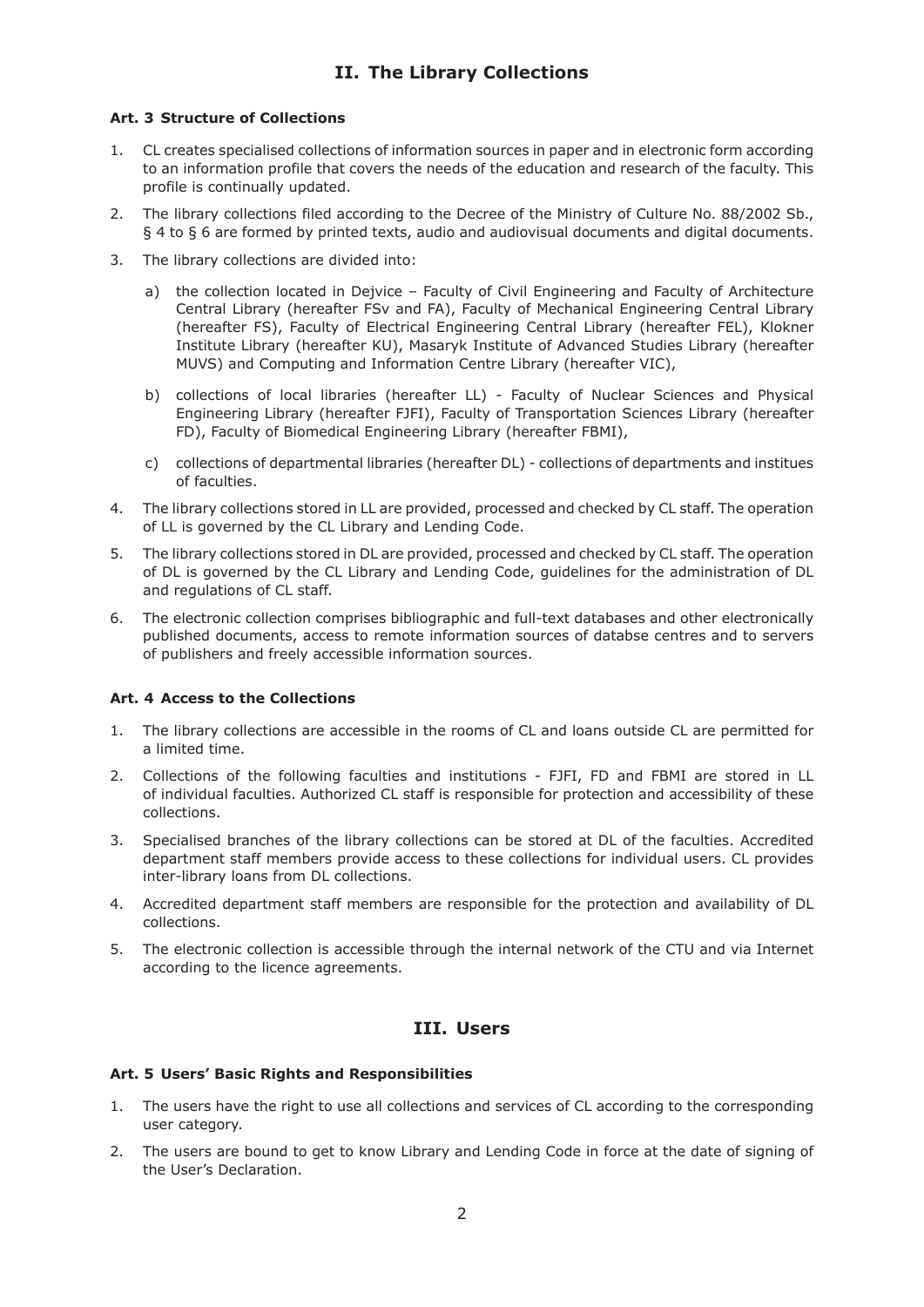- 3. The users are bound to respect the Library and Lending Code and all CL staff instructions.
- 4. CL are using e-mail address of the CTU for communication with internal users (eg. information about reservations, sending reminders). Sending this e-mail address, a report is considered delivered.
- 5. Collections of CL are electronically protected and users are bound to respect requests made by CL staff to present materials for inspection in case the system detects security codes. Discovery of stolen material is viewed as a breach of the Library and Lending Code and will be resolved by the Disciplinary Board of the Faculty or by the Disciplinary Board of the CTU in Prague.
- 6. The institutions which requested an inter-library loan is responsible for the borrower.
- 7. The users of library and information services are bound to observe the current Copyright Act, particularly § 30.
- 8. Users under the influence of alcohol or drugs will not be admitted to CL. The users must not smoke, drink alcohol and take drugs in all CL rooms.
- 9. Users may not consume foods or drinks in CL.
- 10. In all CL premises the users must not hold loud conversations, use cellular phones, they must maintain all the library orders and follow all the reasonable instructions of CL staff.
- 11. Should the Library and Lending Code be seriously infringed and/or repeatedly infringed the users can be temporarily or permanently restricted in their rights pertaining to the use of CL. This does not reduce their obligation to compensate damage according to the regulations in force.

#### **Art. 6 Categories of Users**

1. In accordance with the mission of CL according to Art. 2 of this Library and Lending Code the users of CL are divided into the following categories:

Internal users:

- category Employee academic and non-academic staff of the CTU,
- category PhD student students of doctoral degree programs at CTU,
- category Student1 students of bachelor's and master's degree programs, students of lifelong learning programs at CTU, and foreign students on internships at the CTU.

External users:

- category Public with permanent residence in the Czech Republic.
- 2. The above categories have different levels of access to the library collections, electronic information sources and to services provided by CL. This Code defines the rights and responsibilities of users as follows:
	- a) CL attends the needs and requests of internal users as a priority.
	- b) External users have the same access rights to collections available only in study rooms as internal users. Loans taken outside the library premises must be approved by CL staff. Internal users must be satisfied preferentially.

# **Art. 7 User's Identification**

1. CL creates and maintains an electronic database of registered users as a part of the CTU information system where every user has his/her personal account. The purpose of this is protection of library stocks and other properties, provision of quality and promptness of services and implementation of obligations resulting from Act No. 89/1995 Sb. on statistics. CL works with the personal data according to Act No. 101/2000 Sb., internal rules and directions of the CTU, and in accordance with this Library and Lending Code and other legal enactments.

 $1$ User rights are derived from affiliation with the Faculty/Institute of the CTU, where the student is enrolled (home Faculty/Institute).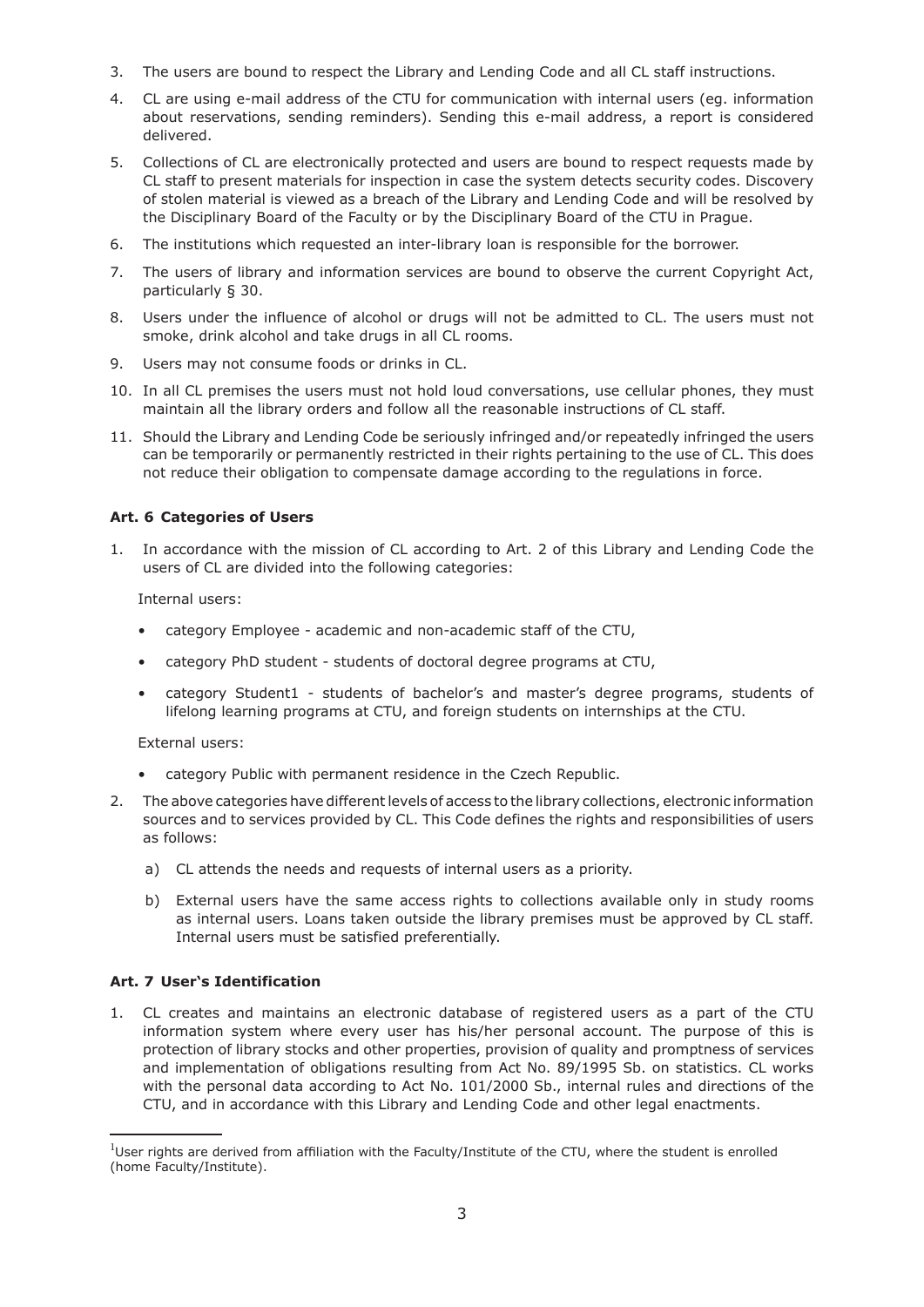- 2. With the user's agreement their basic personal data (surname, first name, prefix, date of birth, address, e-mail address) and also complementary data facilitating communication between the users and the library staff (temporary address, phone number, cellular phone number) can be added to the registration database.
- 3. Executed loans, returned issues, loan renewals, notices relating to the state of the borrowed items, notations on infringing of the Library and Lending Code, charges and penalties and important comments on performance of the library are recorded in the registration database as well.
- 4. Internal users are persons who have been properly registered, i.e. have signed the user's declaration, and own a CTU student or staff member identity card.
- 5. External user is any person after his/her library card has been issued. This card can be used in all branches of CL. External user's library card is issued upon presentation of a valid personal identity card and payment of fee according to valid List of Charges of CL. Users are obliged to provide true information and notify the CL staff of any change as soon as possible after it occurs.
- 6. The users are bound to sign a printed User's declaration. The user's declaration regulates relationship between the CL and the user. By signing the Declaration, the user agrees with the conditions of the Library and Lending Code of CL, and becomes its user. The signed declaration is saved in CL for the period the user is legally registered.
- 7. Each user chooses his/her PIN when registering or making his/her first loan under the guidance of CL staff. The PIN is known solely to the user, together with the card, this makes any misuse impossible. The user is allowed to choose a new PIN if the original PIN is forgotten. This is considered as a loss and the user is charged according to the List of Charges.
- 8. The student/staff university identity card and the library card entitle the users to use CL services and to gain access to its reading rooms. The cards are non-transferable and users are held responsible for any misuse of the card.
- 9. Validity of the personal account of internal university staff ends by the date of expiration of the employment contract. The personal account of internal students ends by the date of interruption or end of their study. To this date at least thein obligations to CL must be compensated. After that the personal user account will be deleted from the registration database.
- 10. External users are obliged to renew annually their personal account registration validity. If this is not performed, they can be discarded from registration and their personal accounts will be deleted from the database after two years.
- 11. If requested by CL staff, users are obliged to present their student card or library card for inspection.

# **IV. Public Library and Information Services**

# **Art. 8 Providing Public Library and Information Services (hereafter only Services)**

- 1. CL provides public library and information services under the Library Act § 4.
- 2. The library collections are made accessible to legal entities through inter-library loans in accordance with valid regulations.
- 3. Specific rules on provision of loans are stated in the Code of Library and Information Services Art. 11 to 24 of the Library and Lending Code.

# **Art. 9 Library Services**

- 1. Lending services
	- a) loans to be used in study rooms (on the spot)
	- b) oans to be taken outside the library (check out)
- 2. Reservations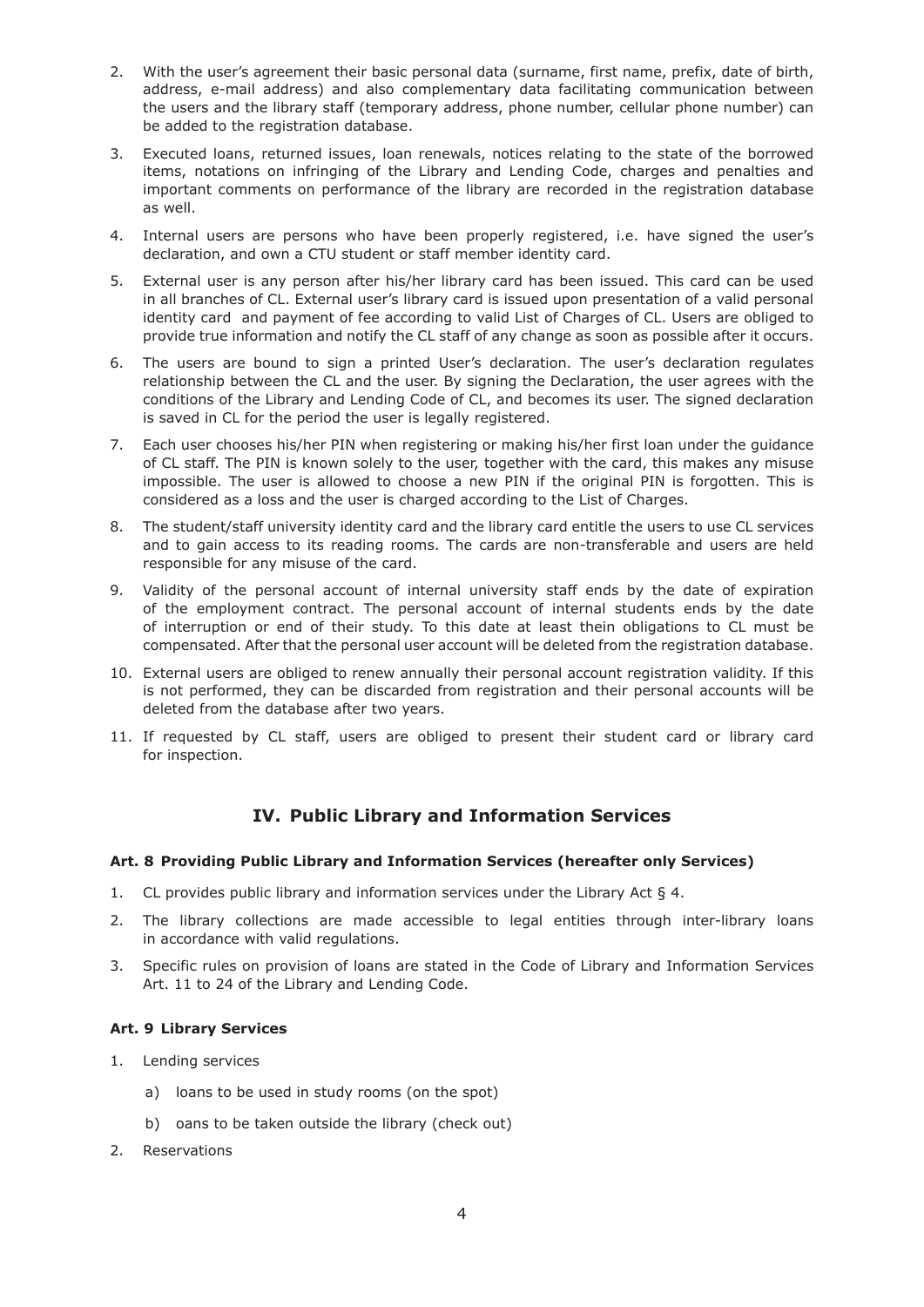- 3. Inter-library services
	- a) inter library loans
	- b) document delivery
- 4. Information services
	- a) reference services
	- b) bibliographical information services
	- c) consultation services
	- d) information retrieval services
- 5. Photocopy services
- 6. Electronic services
	- a) services available via Web sites of CL
	- b) electronic communication with users
	- c) electronic document delivery
	- d) access to electronic information sources and Internet
- 7. Lending of electronic devices
- 8. Promotion services
	- a) website of CL
	- b) information leaflets on library information services
	- c) instructions for using of electronic information sources
- 9. Information literacy
	- a) practical training for the use of electronic information sources
	- b) education

# **Art. 10 Charges and Fees for Services**

- 1. CL provides basic services given in § 4, Sec. 1 of the Library Act free of charge. Exceptions are listed in § 4, Sec. 2 of the Library Act. The charge can only cover the actual costs of the provided service.
- 2. CL charges fees for other listed services according to the List of Charges of CL.

# **V. Library and Information Services Code**

# **Art. 11 Lending Services – Basic Provision**

Lending from the library collections is subject to the valid Library and Lending Code and valid Civil Code of the Czech Republic.

# **Art. 12 Lending Methods and Procedures**

- 1. CL users may borrow documents from the library collections on submission of the valid card.
- 2. After the card has been submitted, CL staff identifies it and opens the user's account. The loan of the selected books is registered by the user typing his/her PIN. The user can follow the whole procedure on the monitor.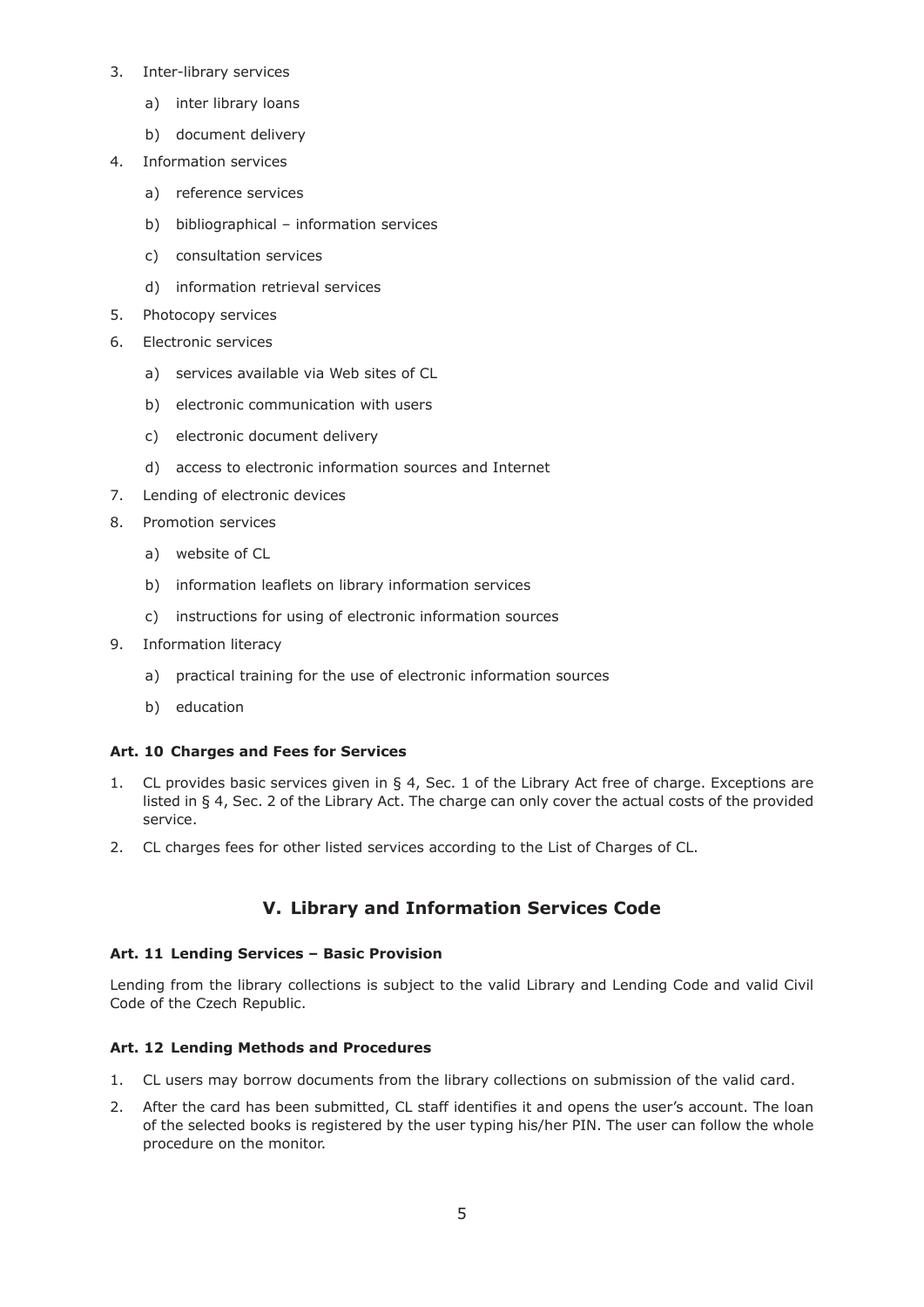#### **Art. 13 Loan Period**

- 1. The terms of loans to be taken outside the library are determined by user category and loan period (180 days/30 days), which the user sees in the CTU Library Catalogue in the record of particular item.
- 2. Internal users can borrow the maximum of 10 volumes in one branch of CL at the same time, but the maximum number of loans throughout the CL is 30 volumes. External users may borrow the maximum of 5 volumes in each branch of CL at the same time, but the maximum number of loans throughout the CL is 20 volumes. The number of volumes to be borrowed can be regulated according to the current library needs.
- 3. Unregistered users can use library collections on the spot only.
- 4. Selected types of documents (hard-covered periodicals, rare monographs, bachelor, master and doctoral theses, video programmes et al.) can be lent on the spot only.
- 5. The loan period can be prolonged repeatedly, however only if the document is not required by another user. The one-time prolongation of the loan period is 30 days at the maximum. In exceptional cases, the loan period may be shortened.
- 6. An overdue loan period is fined in accordance to the current List of Charges.
- 7. The loan period of items borrowed from the library collections via inter-library loans is determined by CL staff on an individual basis.

# **Art. 14 Reservations**

- 1. Reservations can be required from the collections of CL intended for check out.
- 2. Users can make up to 10 requirements for reservations from the whole CL collection.
- 3. Users are automatically informed (by e-mail for internal users are used e-mail address of the CTU) when the reservation is carried out, then cannot cancel it anymore and the librarian had to be contacted.
- 4. Users are obliged to collect the reservation within 6 calendar days.
- 5. Reservations can be blocked for a certain period announced before.

# **Art. 15 Inter-Library Loans**

- 1. If a document is not available in CL collections, CL will provide upon users request a loan of the document or copied documents from other libraries according to the Library Act § 14 and the Decree of the Ministry of Culture No. 88/2002 Sb., § 2 and 3.
- 2. The character of the loan and loan period is stated in this case by the lending library.
- 3. The charge for the service must not exceed the actual costs.

# **Art. 16 Returning Borrowed Items**

- 1. Returning of borrowed items is made by scanning the barcode on the returned item and by checking the user's identity card. CL staff does not issue any receipt of return. Users may follow the returning procedure on a monitor.
- 2. Users are obliged to return the borrowed items in the same condition in which the items were lent to them. They must not lend the items to any other persons and they are responsible for them throughout the loan period.
- 3. For damage or loss of the identity label bearing the barcode or the RFID label, users must pay a fine in accordance with the List of Charges.

# **Art. 17 Recovery of Loans**

1. The library system warns users by e-mail (for internal users are used e-mail address of the CTU) 5 days before of the end of loan period. Should users fail to return a borrowed item within the loan period, the library requests its return by sending reminders. Reminders are generated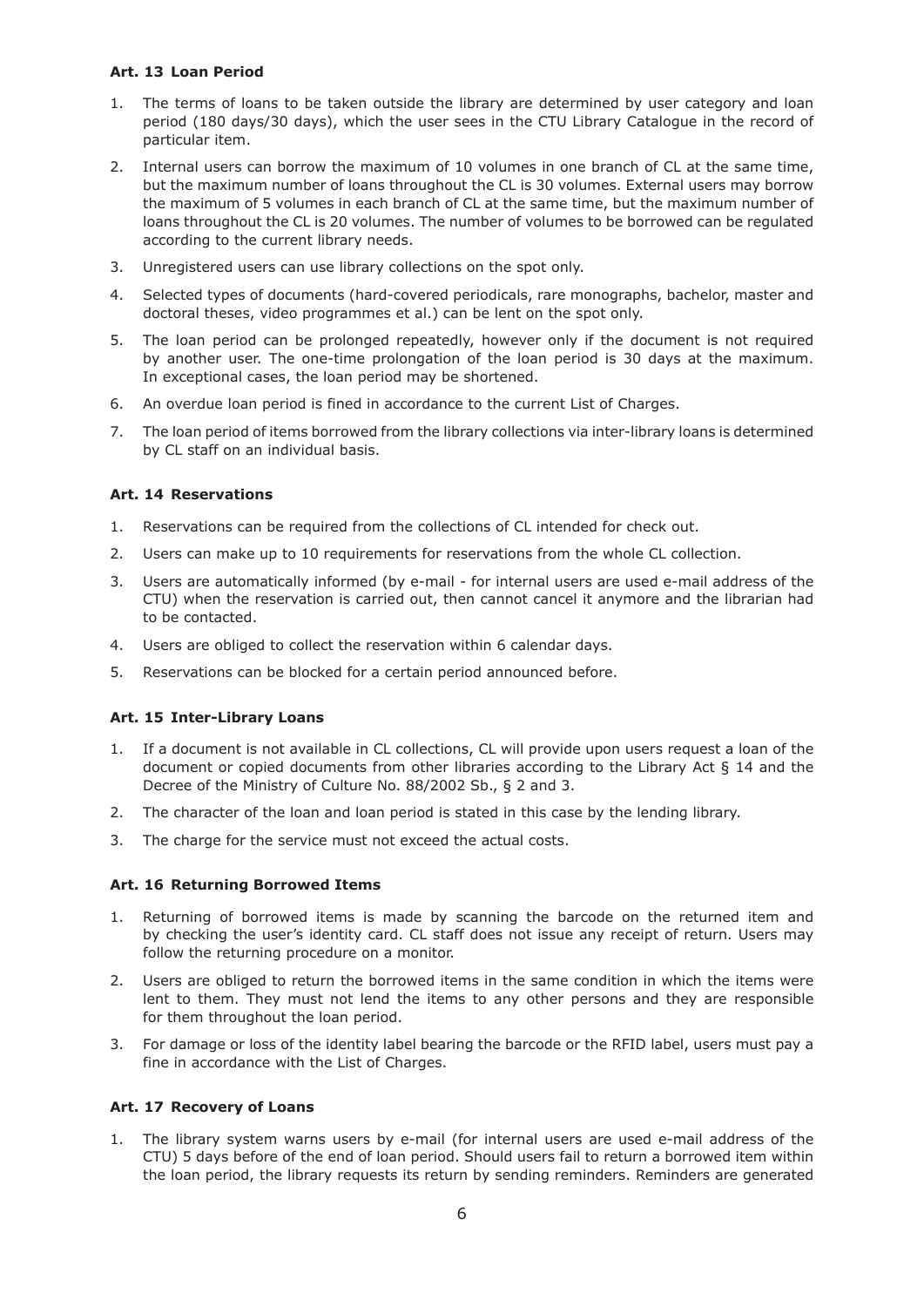automatically and are valid since the moment of their generation (i.e. from the moment of exceeding the loan period). After three reminders have been sent, the return of the borrowed item is enforced by legal procedure. The users are charged for exceeding the loan period and for being sent reminders in accordance with the List of Charges.

2. Reminders are sent according to the following schedule:

1st reminder - a day after the item was due for return; this reminder is sent by email (for internal users are used e-mail address of the CTU), it can be also send by surface mail,

2nd reminder - 30 days after the 1st reminder was sent; this reminder is sent by email (for internal users are used e-mail address of the CTU), it can be also send by surface mail,

3rd reminder - 14 days after the 2nd reminder was sent; this reminder is sent by registered surface mail.

#### **Art. 18 Provision of Information Services**

- 1. CL provides information services named in Art. 9, Sec. 3, letter a) to d) of the Library Code verbally, by phone and by e-mail.
- 2. Information retrieval services are provided to users only in accordance to the conditions of the license agreements of individual database providers.

#### **Art. 19 Provision of Photocopy Services**

- 1. Copying of documents from CL collections is provided on request within the library premises. The fee per copy is based on the current List of Charges.
- 2. When copying documents the users are bound to respect the Copyright Act, especially  $\S$  30, where it says that  $\ldots$  the copying person does not infringe the Copyright Act making a copy, a reproduction or a record of the work for his/her personal use" ... and further that .... "the copy made for personal use shall not be used for other purposes."

#### **Art. 20 Provision of Electronic Services**

- 1. Services accessible through Websites:
	- a) access into the borrower's account through the CL Catalogue,
	- b) loans renewal through the CL Catalogue,
	- c) reservations of documents through the CL Catalogue,
	- d) electronic document delivery within the CTU,
	- e) access to subscribed electronic information sources according to user category.
- 2. Electronic document delivery from printed materials is available in accordance to the Agreement on Electronic Document Delivery to Final Users. In accordance with Copyright Act § 37 this electronic copy is considered as a temporary copy which enables the easier use of the document. The receiver of this copy is bound to make only a single print of the copy and to destroy the electronic version. The further use of the copy is subject to the Copyright Act § 30.
- 3. Registered users have access to the Internet, to freely accessible electronic information sources and to subscribed electronic information sources available in CL premises.

#### **Art. 21 Electronic Devices Borrowings**

- 1. CL lends electronic devices (e-book reader) to its registered internal users.
- 2. The conditions of the electronic devices borrowings are handled by the Electronic Device Borrowing Agreement (hereafter "Agreement"), the valid Library and Lending Code and Civil Code of the Czech Republic. By signing the Agreement the borrower of the electronic device agrees with the rules and conditions of the Agreement.
- 3. Users can borrow the electronic device at the circulation desk on the 5th floor of the CL main building in Dejvice after previous reservation in the library catalogue.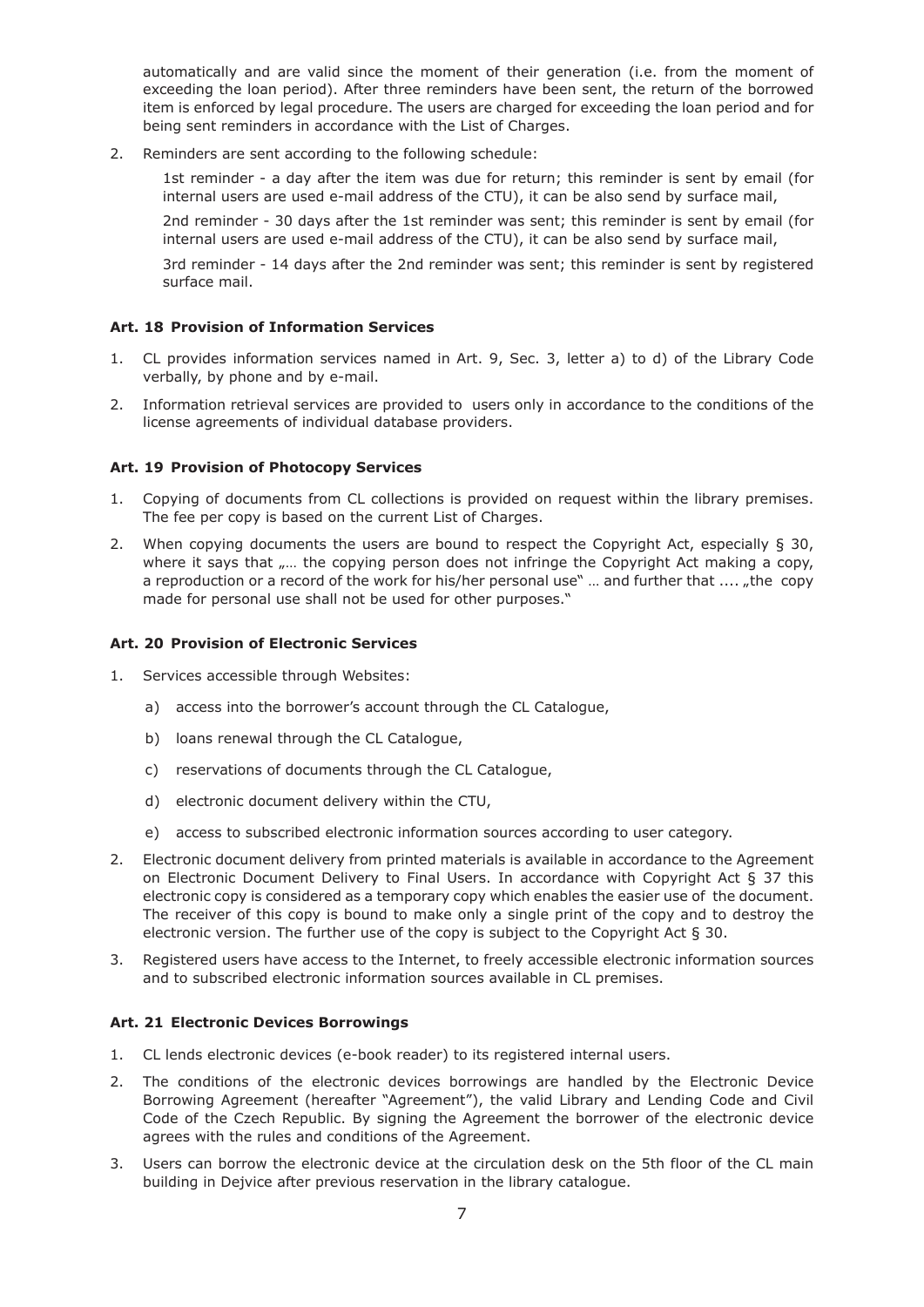- 4. The loan period is set to 30 days from the date of signing this Agreement. If the electronic device is returned late, the user is obliged to pay a fee in the amount given by the valid List of Charges.
- 5. Users are obligated to return the electronic device at the same location where he/she has signed the Agreement. The electronic device has to be fully functional, returned with all of its accessories and with its content deleted. If the electronic device or any of its accessories or its parts are no longer fit for its purpose or if any of the accessories are missing, the user is required to pay a sanction fee in the amount given by the valid List of Charges.
- 6. To verify the functionality of the electronic device at the time of its return it has to be charged. If the function of the electronic device can not be verified, the electronic device will not be accepted by the library.
- 7. The user is notified by e-mail 5 days before the loan period ends.
- 8. If the user does not return the electronic device within 30 days after the due date or it is returned in unusable conditions, CL will charge the full replacement costs of the particular electronic device.

# **VI. Penalties for Breach of the Library and Lending Code**

# **Art. 22 Lost and Damaged Items**

- 1. The users are responsible for damage caused to the library in accordance with valid regulations.
- 2. The users are obliged to report the loss or damage of an item and, within the terms determined by the library to compensate for the damage in compliance with the valid Civil Code of the Czech Republic.
- 3. The method of compensation for the lost or damaged items is determined by CL staff in charge, or the Director. They may require that the damage is compensated for by providing a replacement issue of the same item with the same edition and binding. Should this be impossible, the library may require replacement of the same title with a newer edition with a different item of the same price or a financial recompense. The amount of the financial compensation is determined by the Director of CL (or CL staff in charge) and is usually equal to the original cost of the item. On return of a damaged item the library may require financial compensation within the extent of the incurred damage.

# **Art. 23 Charges for Breaches of the Library Code**

- 1. For reminders and recovery of loans.
- 2. For registration of a new PIN when the original PIN has been forgotten.
- 3. For damage of the barcode on the document or a compensation for the barcode on the lost document.
- 4. For compensation for the detection label on the lost document.
- 5. For damage of the RFID label or a replacement of RFID label if the document has been lost.
- 6. For exceeding the loan period of an electronic device.
- 7. For failure to return and for damage to any part of the electronic device or its accessories.

# **Art. 24 Penalties for Outstanding Charges**

If users owe the library (reminder, unpaid reservation carried out) their user's account is automatically blocked until they return the loans and pay according to the List of Charges. The personal account blockade will be activated with the 1st reminder and applies to all CTU libraries. Users are informed in time by e-mail (for internal users are used e-mail address of the CTU) or exceptionally by printed letter.